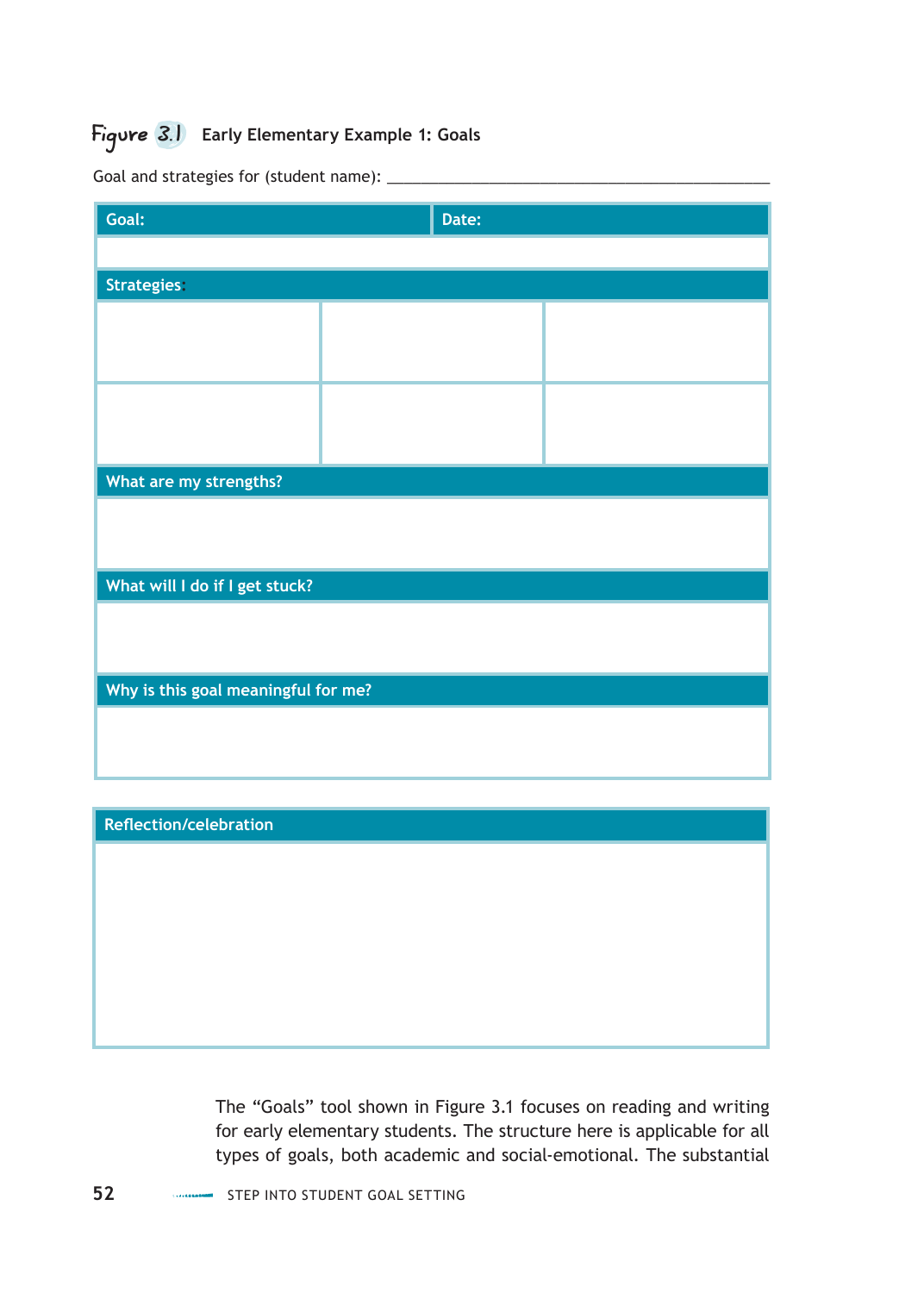flexibility of this format allows younger students to create a kind of log of their one-on-one conversation and guides them to frame goals and strategies in their own words. Additionally, the focus on strategies in the Goals tool allows future conversations to focus on whether and how students used the strategies rather than a grade or other summative outcome.

#### Figure 3.2 **Early Elementary Example 2: Goal Setting for Success: I Own My Learning!**

**Name:** \_\_\_\_\_\_\_\_\_\_\_\_\_\_\_\_\_\_\_\_\_\_\_\_\_\_\_\_\_\_\_\_\_\_\_\_\_\_\_\_\_\_\_\_\_\_\_\_\_\_\_\_\_\_\_\_\_\_\_\_\_\_\_\_\_\_\_\_\_\_\_\_\_

| My goal and why I'm setting it: |                          |           |
|---------------------------------|--------------------------|-----------|
|                                 |                          |           |
|                                 |                          |           |
| How I'm learning<br>(and why):  | Evidence of my progress: | Feedback: |
| Date:                           |                          |           |
| Date:                           |                          |           |
| Date:                           |                          |           |
| Date:                           |                          |           |
| Date:                           |                          |           |
| Reflection and celebration:     |                          |           |
|                                 |                          |           |
|                                 |                          |           |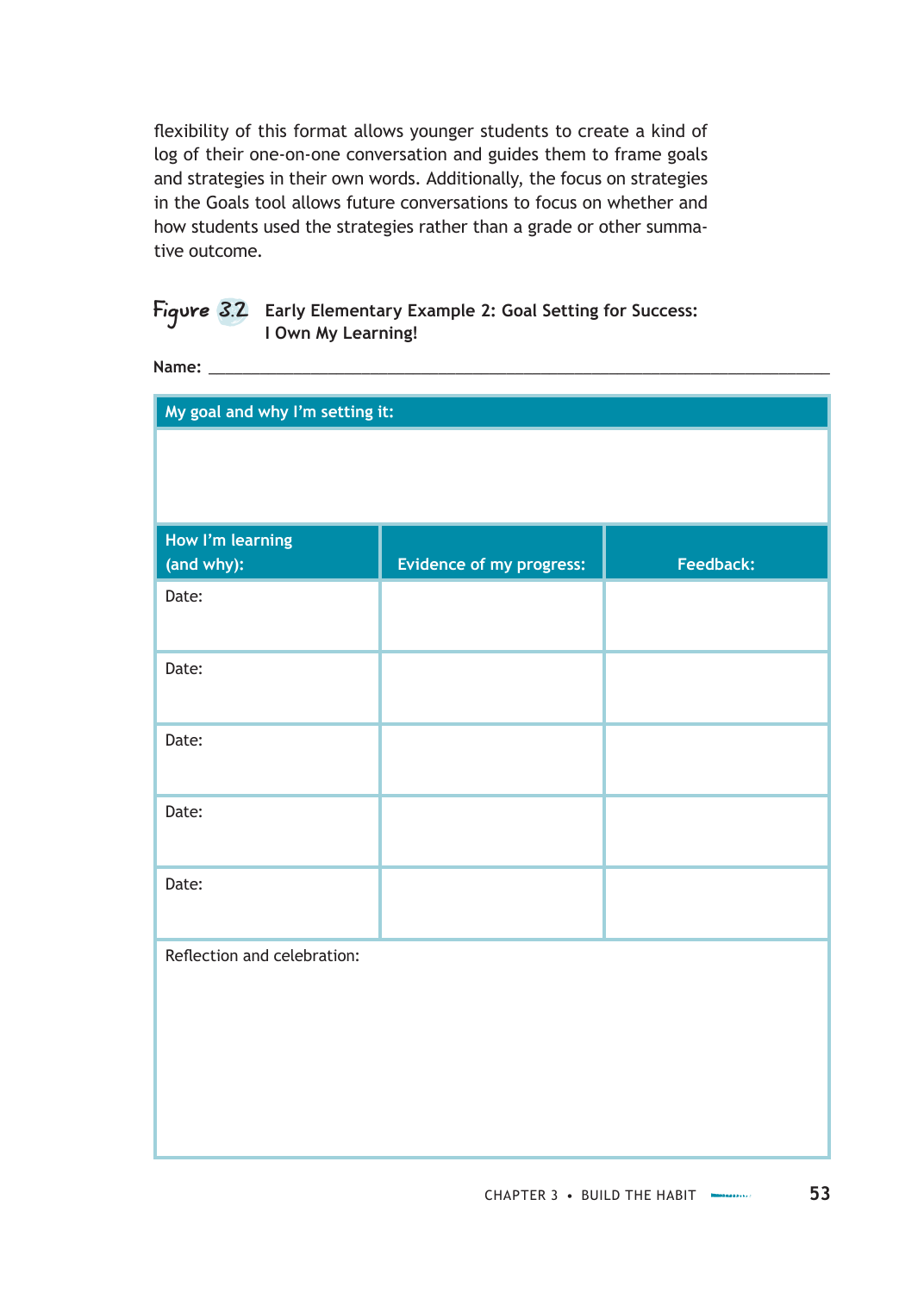As students' goal-setting practice matures, they may be ready to be introduced to the idea of capturing learning through evidence. The tool labeled "Goal Setting for Success: I Own My Learning!" shown in Figure 3.2 extends the previous example by asking elementary students to record both their own evidence of their learning progress and feedback from their teacher. The use of an open-ended prompt—"How I'm learning (and why)"—lets students focus on the purpose behind each learning activity rather than the mechanics of the activity itself.

The Goal Setting for Success tool invites students to keep both sources of evidence in mind as they think about next steps in their learning. At the end of a goal, this tool also serves to support celebrating success by highlighting all the specific steps students took to reach their goal. Even if students do not meet their goal, this tool celebrates the effort put into their learning along the way.

### Figure 3.3 **Upper Elementary Example: My Learning Plan**

Learning Objective:

For this learning objective, list your top two priorities. Answer the questions below for each on

| If no, then who could help? |  |  |
|-----------------------------|--|--|
| $\Box$ Family member        |  |  |
|                             |  |  |
| $\Box$ Likely               |  |  |
|                             |  |  |
|                             |  |  |
|                             |  |  |
|                             |  |  |
|                             |  |  |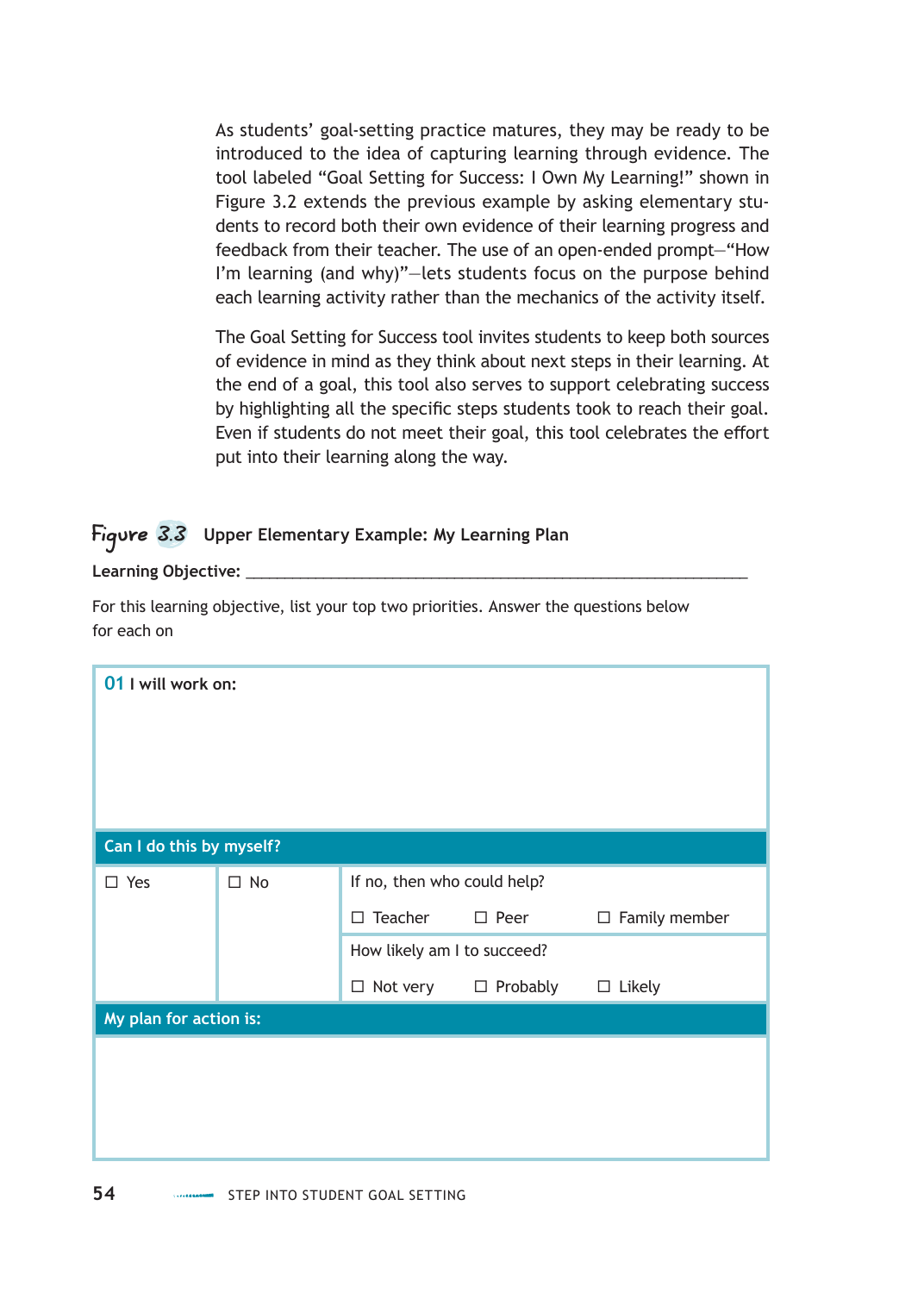| I'll monitor and celebrate my progress by: |                                            |                             |                 |                      |
|--------------------------------------------|--------------------------------------------|-----------------------------|-----------------|----------------------|
|                                            |                                            |                             |                 |                      |
|                                            |                                            |                             |                 |                      |
|                                            |                                            |                             |                 |                      |
| 02 I will work on:                         |                                            |                             |                 |                      |
|                                            |                                            |                             |                 |                      |
|                                            |                                            |                             |                 |                      |
|                                            |                                            |                             |                 |                      |
|                                            |                                            |                             |                 |                      |
| Can I do this by myself?                   |                                            |                             |                 |                      |
| $\square$ Yes                              | $\square$ No                               | If no, then who could help? |                 |                      |
|                                            |                                            | $\square$ Teacher           | $\square$ Peer  | $\Box$ Family member |
|                                            |                                            | How likely am I to succeed? |                 |                      |
|                                            |                                            | $\Box$ Not very             | $\Box$ Probably | $\Box$ Likely        |
| My plan for action is:                     |                                            |                             |                 |                      |
|                                            |                                            |                             |                 |                      |
|                                            |                                            |                             |                 |                      |
|                                            |                                            |                             |                 |                      |
|                                            | I'll monitor and celebrate my progress by: |                             |                 |                      |
|                                            |                                            |                             |                 |                      |
|                                            |                                            |                             |                 |                      |
|                                            |                                            |                             |                 |                      |

With some goal-setting experience, students may be ready to consider the balance between ambitious and realistic goals. "My Learning Plan" shown in Figure 3.3 invites upper elementary students to choose their own learning priorities with open-ended language and also asks them to predict the likelihood of success along the way. Importantly, the tool doesn't discourage students from choosing more ambitious goals but instead prompts them to plan a system of support for achieving their ambitious outcomes. Used over time, this tool also allows teachers and students to reflect on the levels of challenge students gravitate toward and promotes reflection about students' goals to help them improve in the process.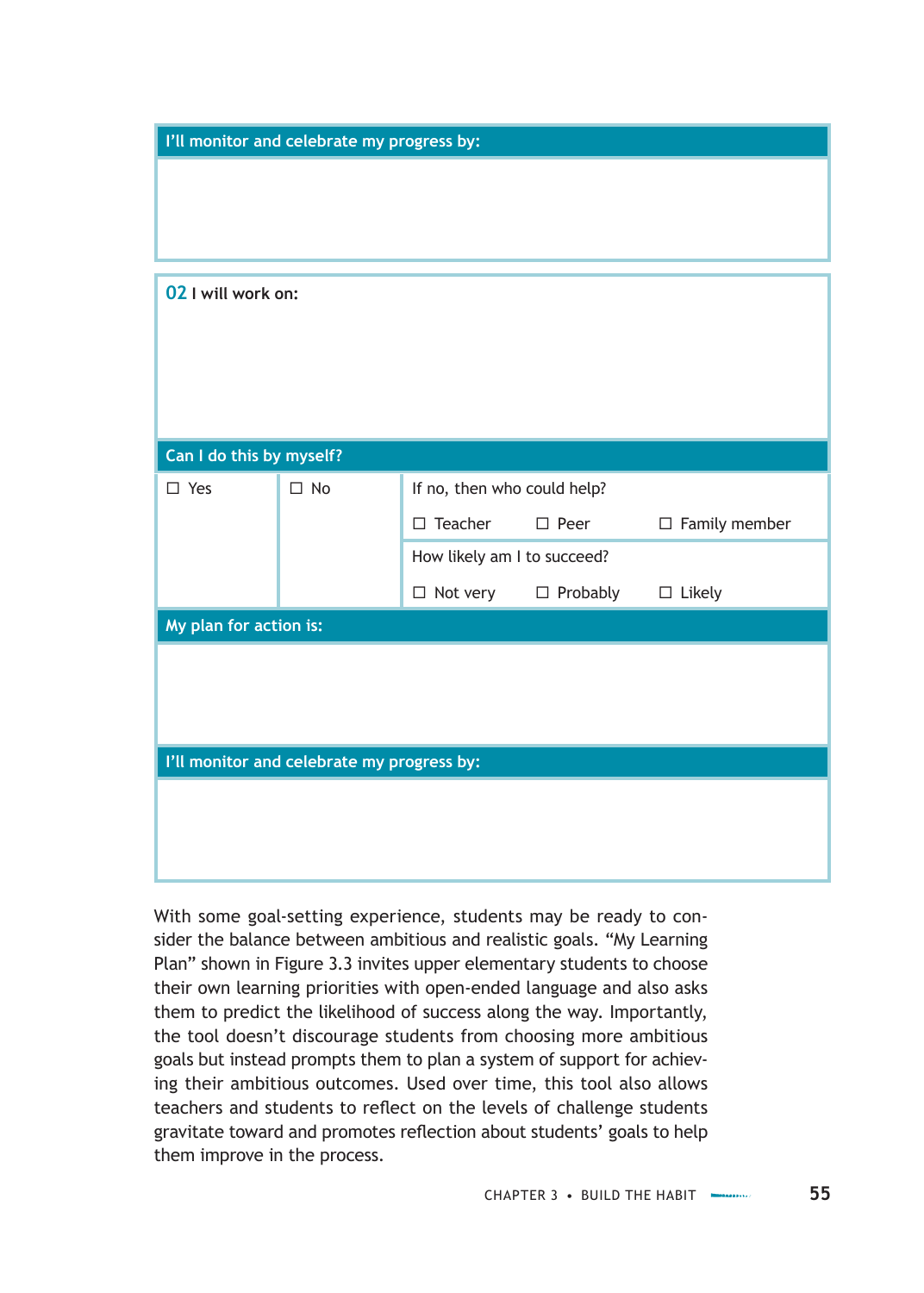# Figure 3.4 Middle Grades Example: My Individual Goals

| Area (check one):         |                                               |                                                                                                                      |
|---------------------------|-----------------------------------------------|----------------------------------------------------------------------------------------------------------------------|
| $\square$ Reading         | $\Box$ Work habits                            |                                                                                                                      |
| $\Box$ Math               | $\Box$ Persistence                            |                                                                                                                      |
|                           |                                               |                                                                                                                      |
|                           |                                               |                                                                                                                      |
| Where I'll focus and why: |                                               |                                                                                                                      |
|                           |                                               |                                                                                                                      |
|                           |                                               | ,我们也不能在这里的人,我们也不能在这里的人,我们也不能在这里的人,我们也不能在这里的人,我们也不能在这里的人,我们也不能在这里的人,我们也不能在这里的人,我们也                                    |
|                           |                                               |                                                                                                                      |
| My plan of action:        |                                               |                                                                                                                      |
|                           |                                               |                                                                                                                      |
|                           |                                               | <u> 1999 - 1999 - 1999 - 1999 - 1999 - 1999 - 1999 - 1999 - 1999 - 1999 - 1999 - 1999 - 1999 - 1999 - 1999 - 199</u> |
|                           |                                               |                                                                                                                      |
|                           | I will need the following help and resources: |                                                                                                                      |
|                           |                                               |                                                                                                                      |
|                           |                                               | <u> 1989 - Johann Stoff, amerikansk politiker (d. 1989)</u>                                                          |
|                           |                                               |                                                                                                                      |
|                           |                                               |                                                                                                                      |
| My timeline:              |                                               |                                                                                                                      |
|                           |                                               |                                                                                                                      |
|                           |                                               |                                                                                                                      |
|                           |                                               |                                                                                                                      |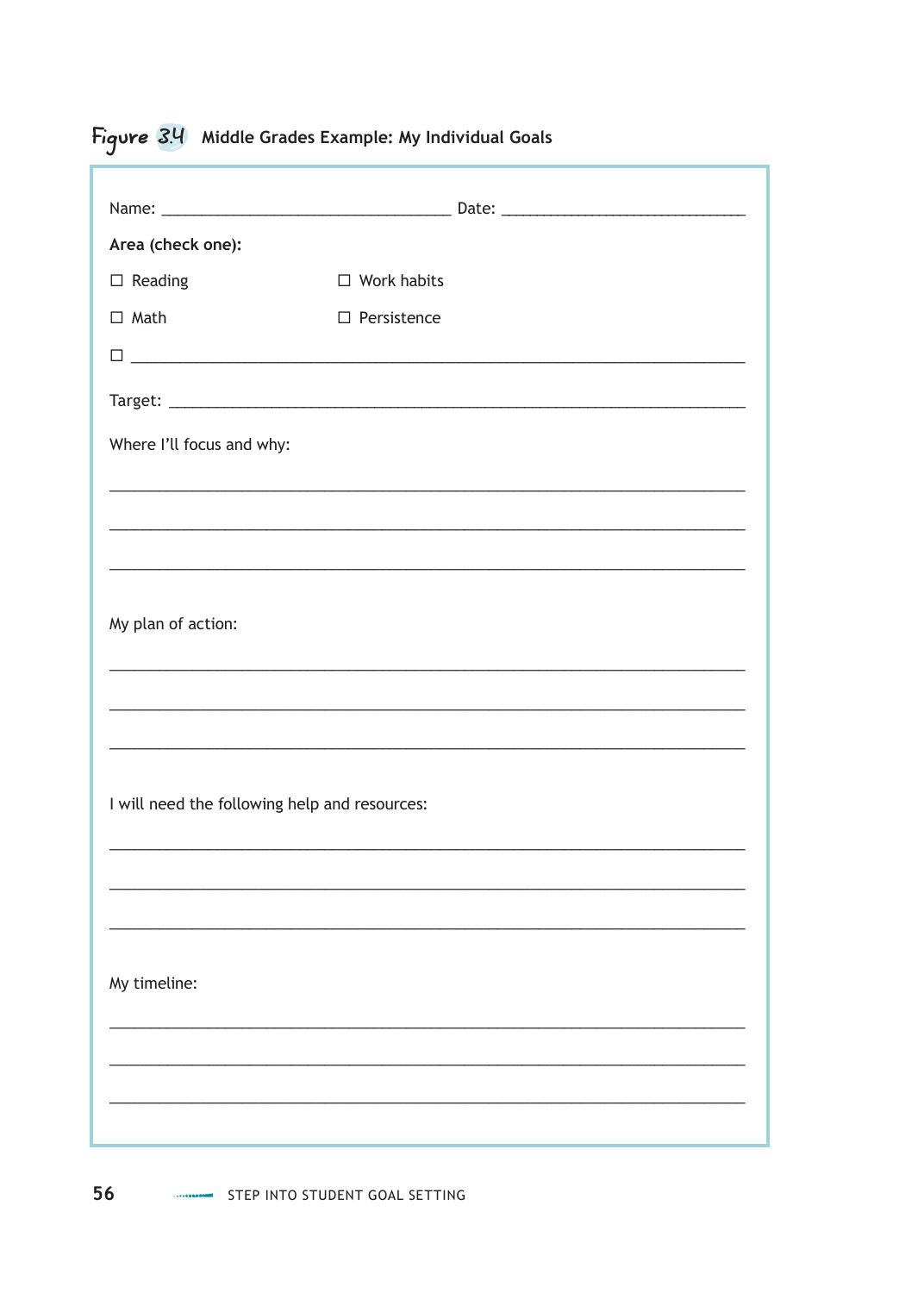As students gain both autonomy and experience with goal setting, they are ready to be given more responsibility. The "My Individual Goals" tool shown in Figure 3.4 maximizes student flexibility while still asking them to identify a specific goal, articulate a plan of action, and name the specific supports they will need to achieve that goal. This tool can be especially useful for middle grade students.

My Individual Goals is illustrated with both academic and socialemotional goals in mind, though it could easily be adapted to include others. Similarly, this example could be used with or without assessment scores in specific instructional areas as a target, depending on how an individual student is best motivated.

#### Figure 3.5 **All Grades Example 1: Daily Learning Planner**

| Week of:   | Jame'   |
|------------|---------|
| ,,,,,,,,,, | 114111C |
|            |         |

**Monday**

| Learning goals and why:           | How will I know I'm on the right track? |
|-----------------------------------|-----------------------------------------|
| 1.                                | 1.                                      |
| 2.                                | 2.                                      |
| 3.                                | 3.                                      |
| How did I do at meeting my goals? | What helped me the most today?          |

*(Continued)*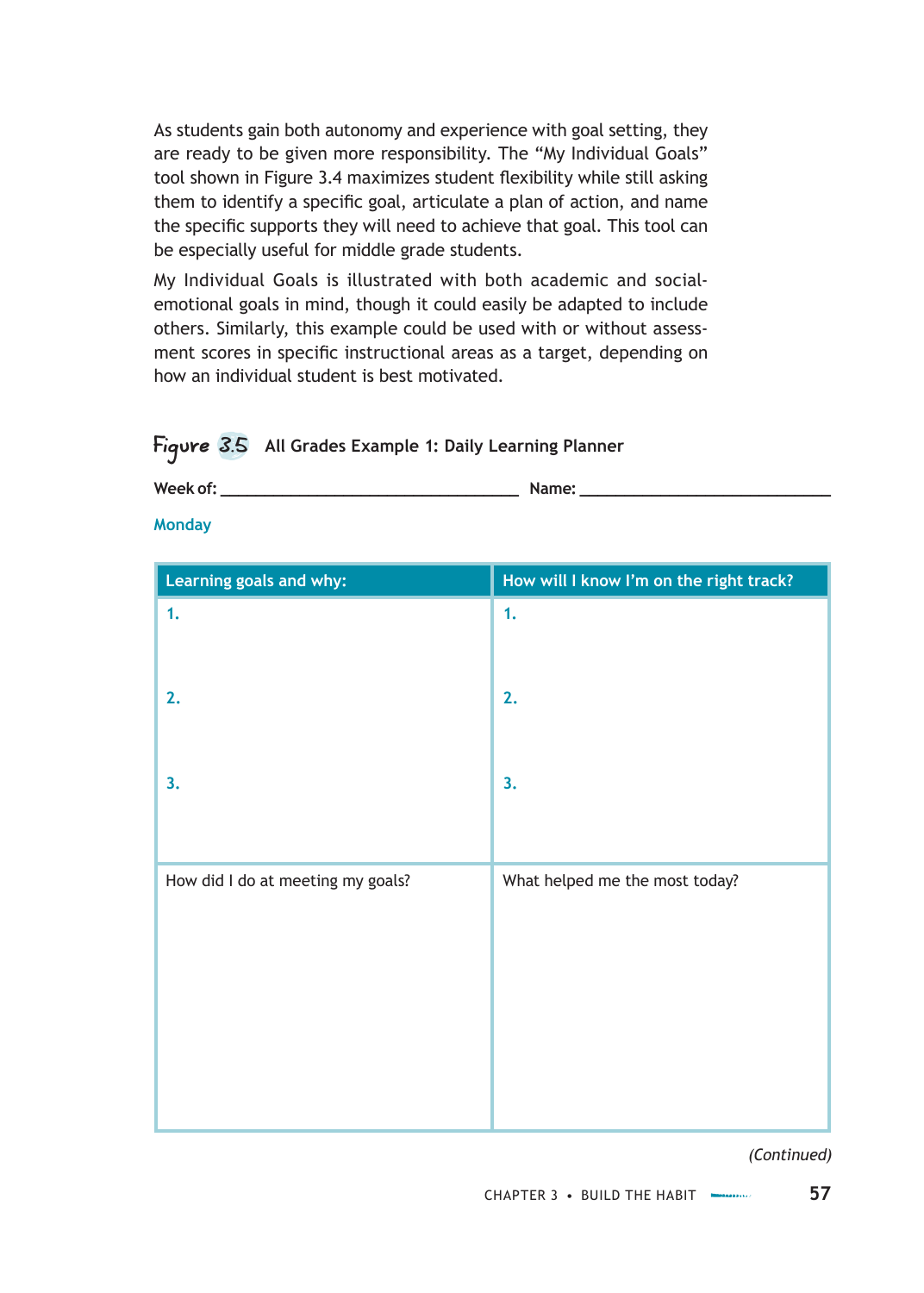#### (Continued)

#### **Tuesday**

| Learning goals and why:           | How will I know I'm on the right track? |
|-----------------------------------|-----------------------------------------|
| 1.                                | 1.                                      |
|                                   |                                         |
| 2.                                | 2.                                      |
|                                   |                                         |
| 3.                                | 3.                                      |
|                                   |                                         |
| How did I do at meeting my goals? | What helped me the most today?          |
|                                   |                                         |
|                                   |                                         |
|                                   |                                         |
|                                   |                                         |
|                                   |                                         |

The tool shown in Figure 3.5, "Daily Learning Planner," is most suitable for students with a wide degree of autonomy and choice in the classroom—and it can be used with students in all grades. Particularly in upper grades, students may be charged with completing independent work under the general banner of a class set of learning targets and success criteria. This tool can be used with a whole class at the start of a lesson to record learning targets and success criteria, then could potentially function as an exit ticket for students to reflect on their learning when class is complete.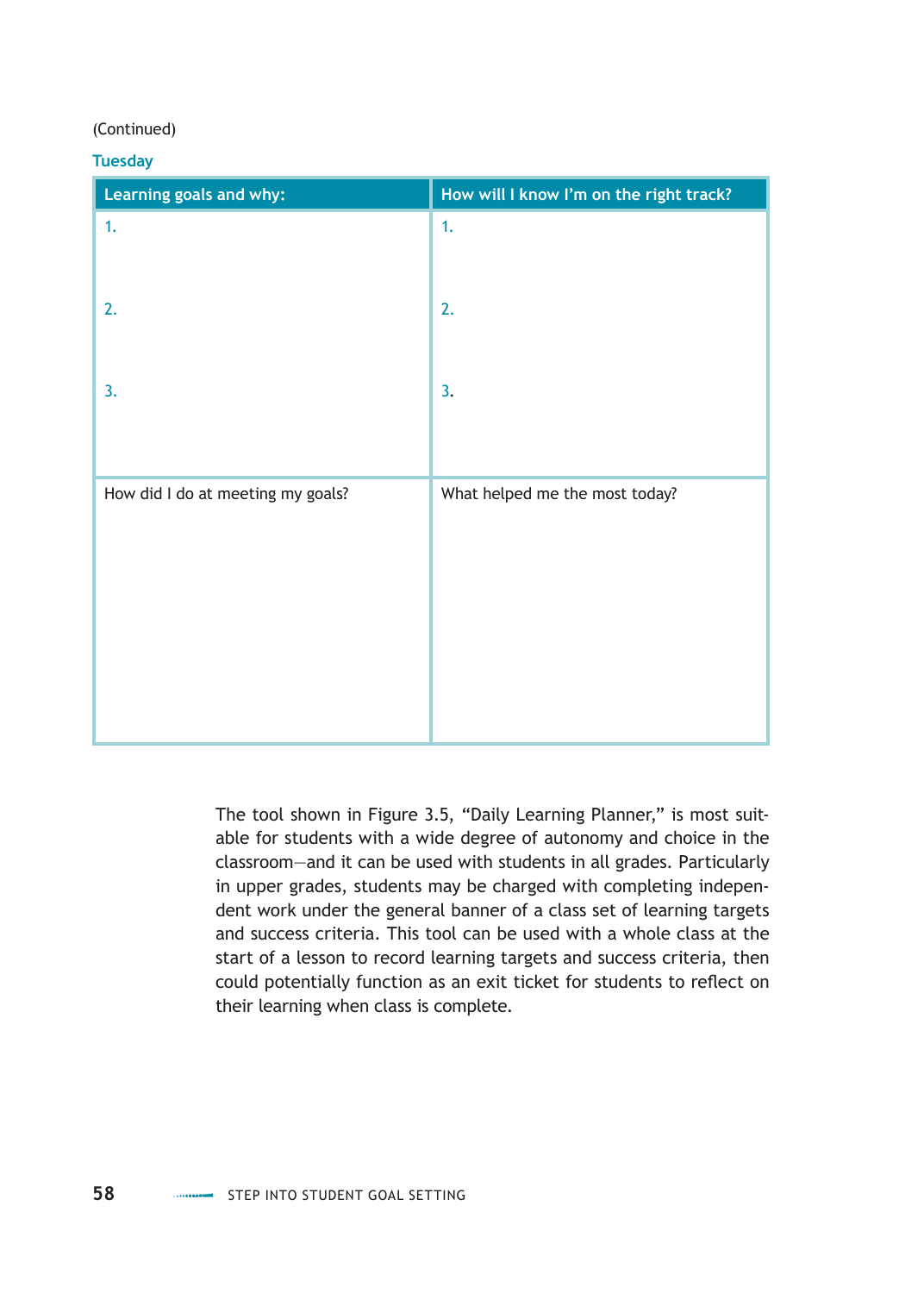# Figure 3.6 **All Grades Example 2: My SMART Action Plan**

**Name:** \_\_\_\_\_\_\_\_\_\_\_\_\_\_\_\_\_\_\_\_\_\_\_\_\_\_\_\_\_\_\_\_\_\_\_\_\_\_\_\_\_\_\_\_\_\_\_\_\_\_\_\_\_\_\_\_\_\_\_\_\_\_\_\_\_\_\_\_\_\_\_\_\_

**My goal (SMART format: Specific, Measurable, Achievable, Relevant, Timebound):**

**Strengths I can draw on and barriers to address so I can reach my goal:**

| <b>Action steps</b><br>(include by when): | <b>Progress check:</b> | Revision (if needed): |
|-------------------------------------------|------------------------|-----------------------|
|                                           |                        |                       |
|                                           |                        |                       |
|                                           |                        |                       |
|                                           |                        |                       |
|                                           |                        |                       |
|                                           |                        |                       |
|                                           |                        |                       |
|                                           |                        |                       |
| <b>Reflection and celebration:</b>        |                        |                       |
|                                           |                        |                       |
|                                           |                        |                       |
|                                           |                        |                       |
|                                           |                        |                       |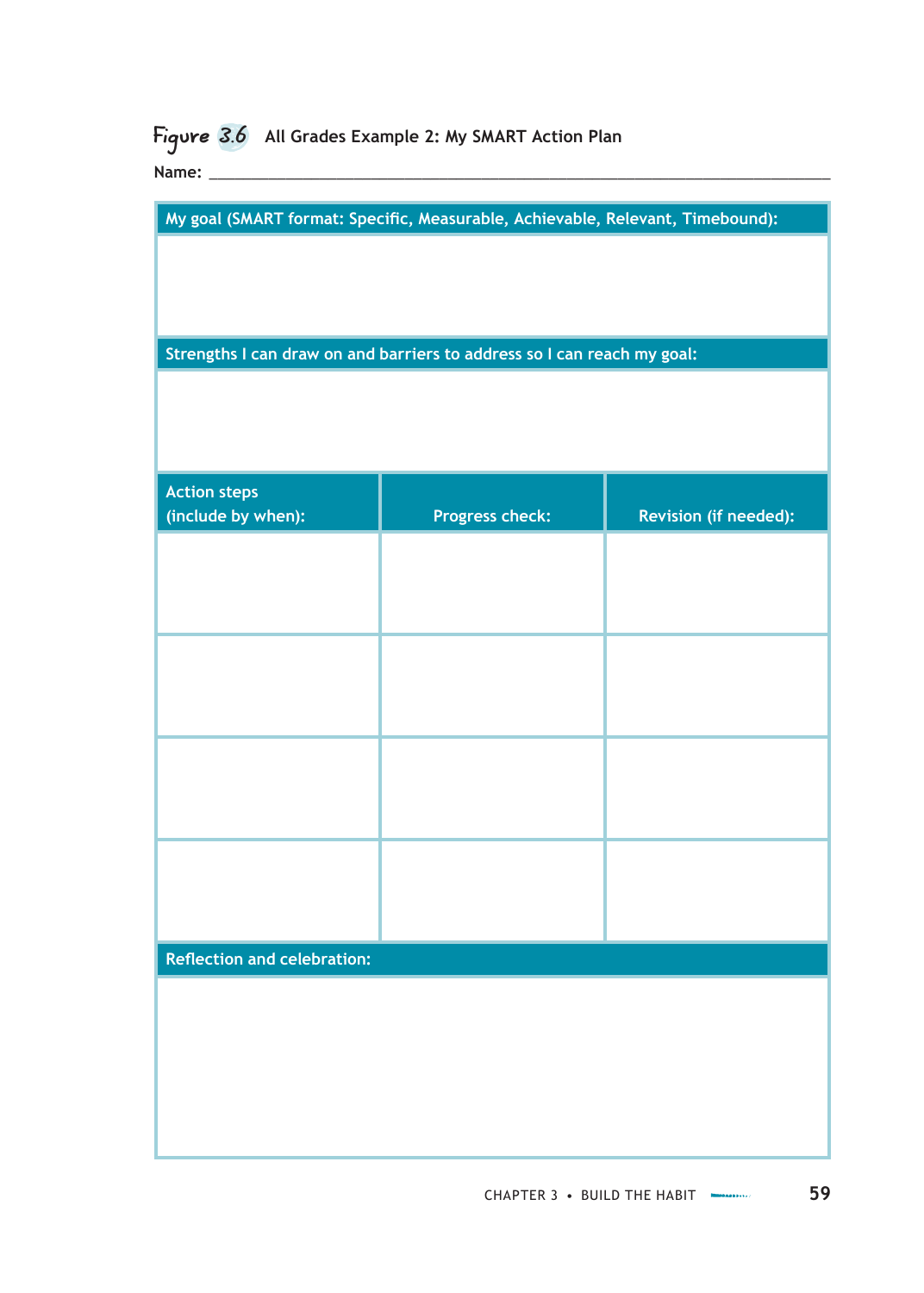The most popular framework for understanding what makes an effective goal, for both children and adults, is the SMART goal framework. Borrowed from the world of organizational theory and business consulting and used in both academic and nonacademic contexts, SMART goals have the following characteristics:

- **Specific**: The goal leads the goal setter toward a concrete objective.
- **Measurable***:* The goal setter has ways to determine whether (and the extent to which) the goal has been reached.
- **Achievable***:* The goal can be realistically accomplished given the goal setter's timeline, current development, and so on.
- **Relevant:** The goal has meaning for the goal setter (not only for the teacher).
- **Timely***:* The goal is designed to be accomplished within a specific period.

A variety of professional learning resources and books (Conzemius & Morganti-Fisher, 2012; O'Neill & Conzemius, 2006) discuss setting effective SMART goals. Students may already be familiar with setting SMART goals, which may make it easier to engage them in goal-setting practices. The tool in Figure 3.6, "My SMART Action Plan," may be more suitable for longer-term goals in which students identify specific action steps along a path toward a larger goal. This tool is also content agnostic, useful for both academic and social-emotional goals in all grades.

### Figure 3.7 **All Grades Example 3: Personalized Learning Plan**